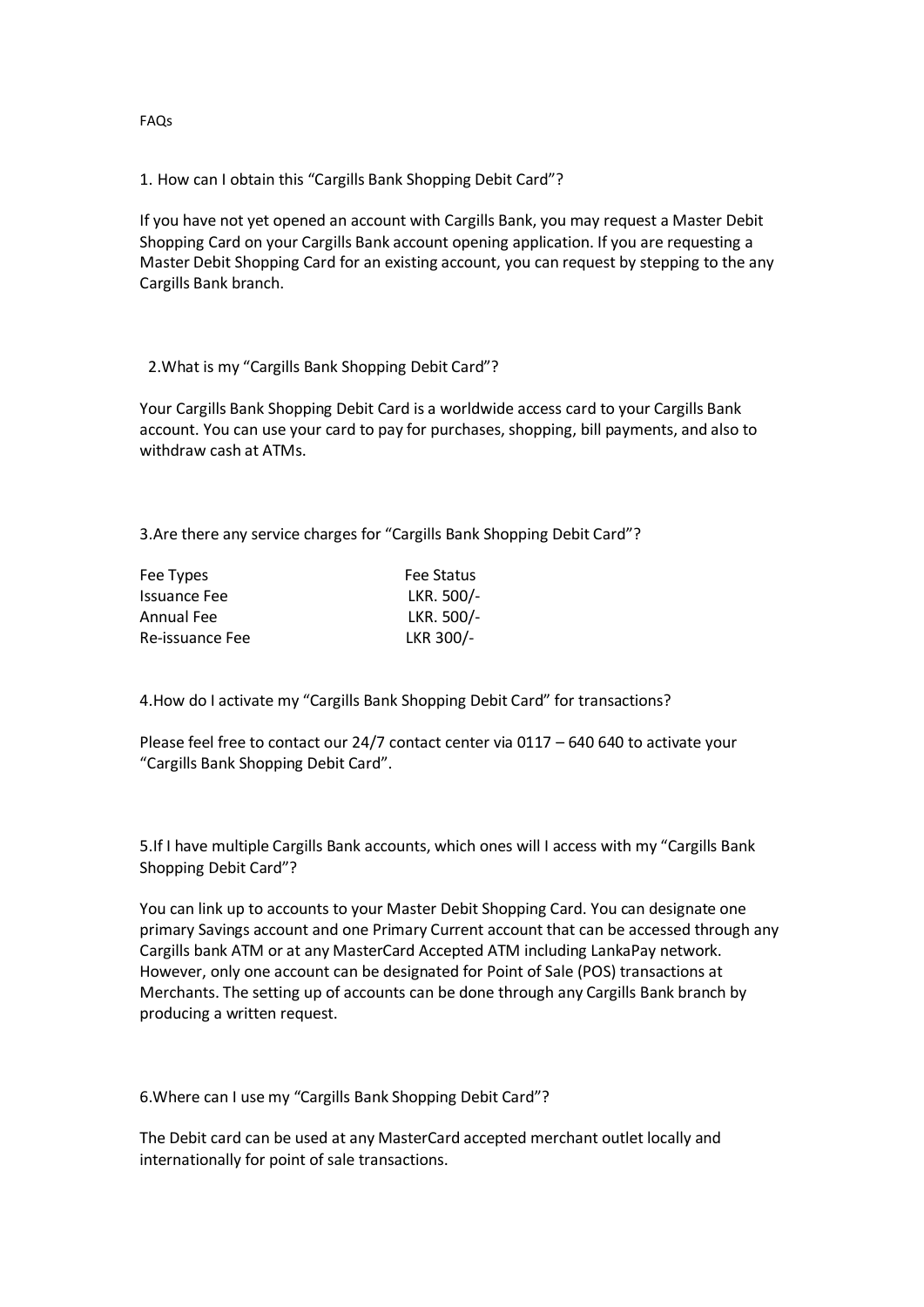The Debit card can also be used at any Cargills Bank ATM or LankaPay ATM locally and any MasterCard accepted ATM internationally.

7.Do I sign or enter PIN to authorize my "Cargills Bank Shopping Debit Card" transactions?

You are required to enter the PIN for every ATM transaction. You are only required to place your

Signature on the receipt for point-of-sale transactions. Ensure that you place your signature on the signature panel of your Master Debit Shopping Card as soon as you receive it. At some merchant locations you will be requested to enter the PIN for point of sale transactions as an added layer of security.

8.Why does my "Cargills Bank Shopping Debit Card" now have a chip?

Master Debit Shopping Card is dedicated to protecting your personal information. It offers greater protection of your card information when used at a chip-enabled terminal and greater acceptance at merchants all over the world.

9.What does contactless transactions mean?

To perform contactless transactions you do not need to dip your card in to a terminal. The card should be brought closer to the terminal which will read the card data and process your transaction. This will take away the risk of handing your card to a third party when making a purchase. Per transaction limit of a contactless transaction is restricted to Rs. 5,000/-

10.What should I do if my "Cargills Bank Shopping Debit Card" is lost or stolen?

If you have lost your Master Debit Shopping Card, please contact our 24/7 contact centre immediately via 0117 – 640 640 and you can also report your card lost or stolen by stepping to the Cargills Bank branch.

Until the debit card is reported stolen, the customer is liable for the transactions which has taken place on the card. Therefore, customers are advised to immediately report a lost or stolen card to the bank call center or branch.

11.What are the "Cargills Bank Shopping Debit Card" daily transaction limits at ATMs and point of sale (POS) outlets?

| ATM Withdrawal Limit -         | LKR. | 100.000 |
|--------------------------------|------|---------|
| <b>POS Transaction Limit -</b> | LKR. | 200,000 |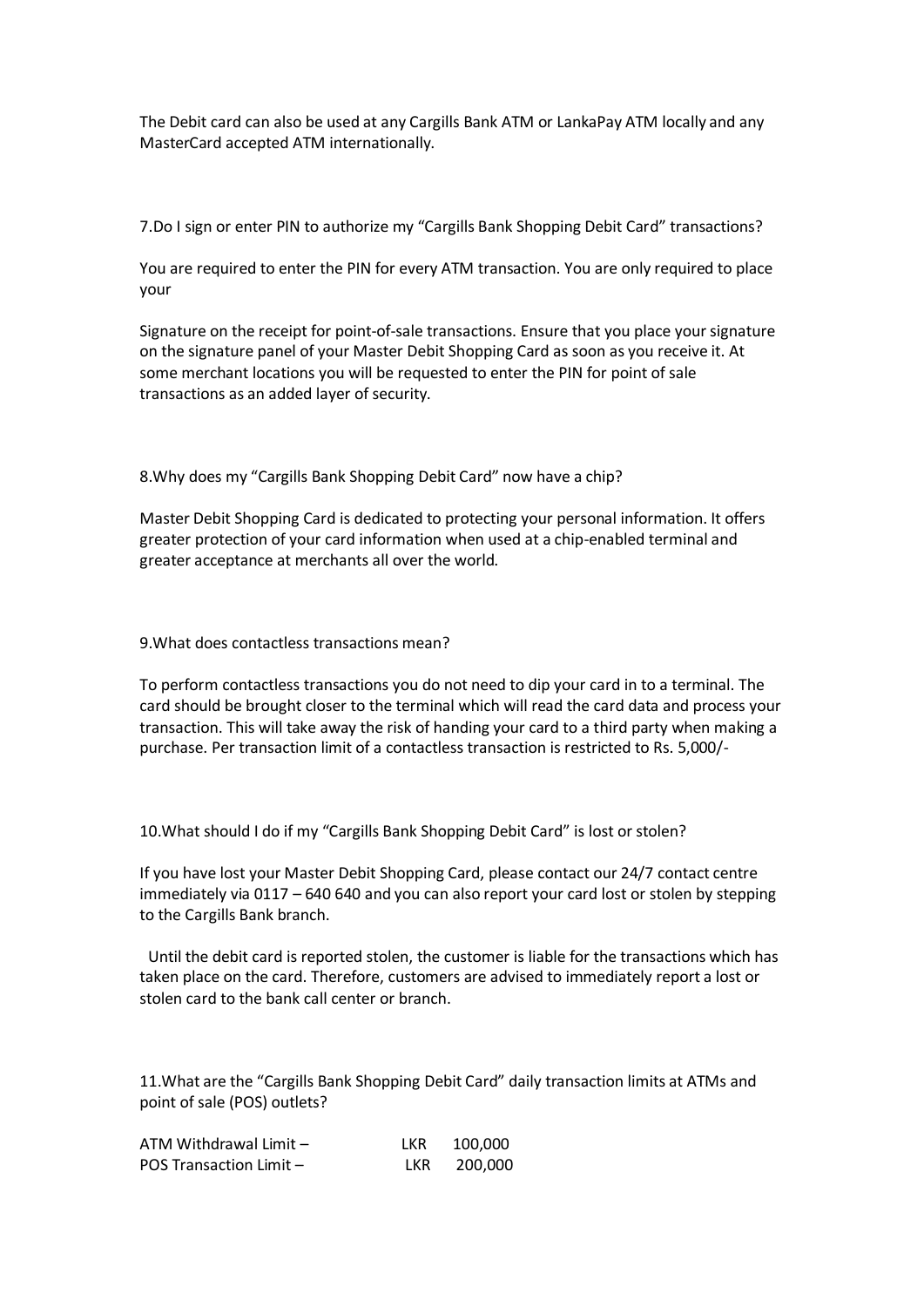12.What is the CVV number "Cargills Bank Shopping Debit Card"?

The Card Verification Value (CVV) for Debit Shopping Card is the final three digits of the number printed on the signature panel on the back of your card. Customers are advised to avoid disclosing the CVV to third parties.

13.Where can I call if I have a problem or need more clarification on my "Cargills Bank Shopping Debit Card"?

Please feel free to contact our 24/7 contact center via 0117 – 640 640 or you can step in to the any Cargills Bank branch.

14.Can I change my "Cargills Bank Shopping Debit Card" ATM PIN number?

Yes, you can change your ATM PIN number anytime by using any of our Cargills Bank ATMs.

15.How can I get a new ATM PIN number for my "Cargills Bank Shopping Debit Card"?

Yes. You can call the call center and request for a new PIN. An Over the air code (OTAC) will be sent to the customers registered mobile number with the bank. The OTAC should be used to generate the PIN number through any Cargills Bank ATM, Cargills Cash mobile banking application or Online Banking application.

16.My "Cargills Bank Shopping Debit Card" is going to expire soon, should I apply for a new Master Debit Shopping Card?

A replacement card will be sent to you before the expiry of the card.

17.What is the procedure to follow if my "Cargills Bank shopping Debit Card" ATM PIN number is blocked?

The ATM PIN will only be blocked due to security purposes such as the PIN being entered incorrectly for 3 time. Customer will need to contact the call center to generate a new OTAC which can be used to create a new PIN.

18.How can I replace my damaged "Cargills Bank Shopping Debit Card"?